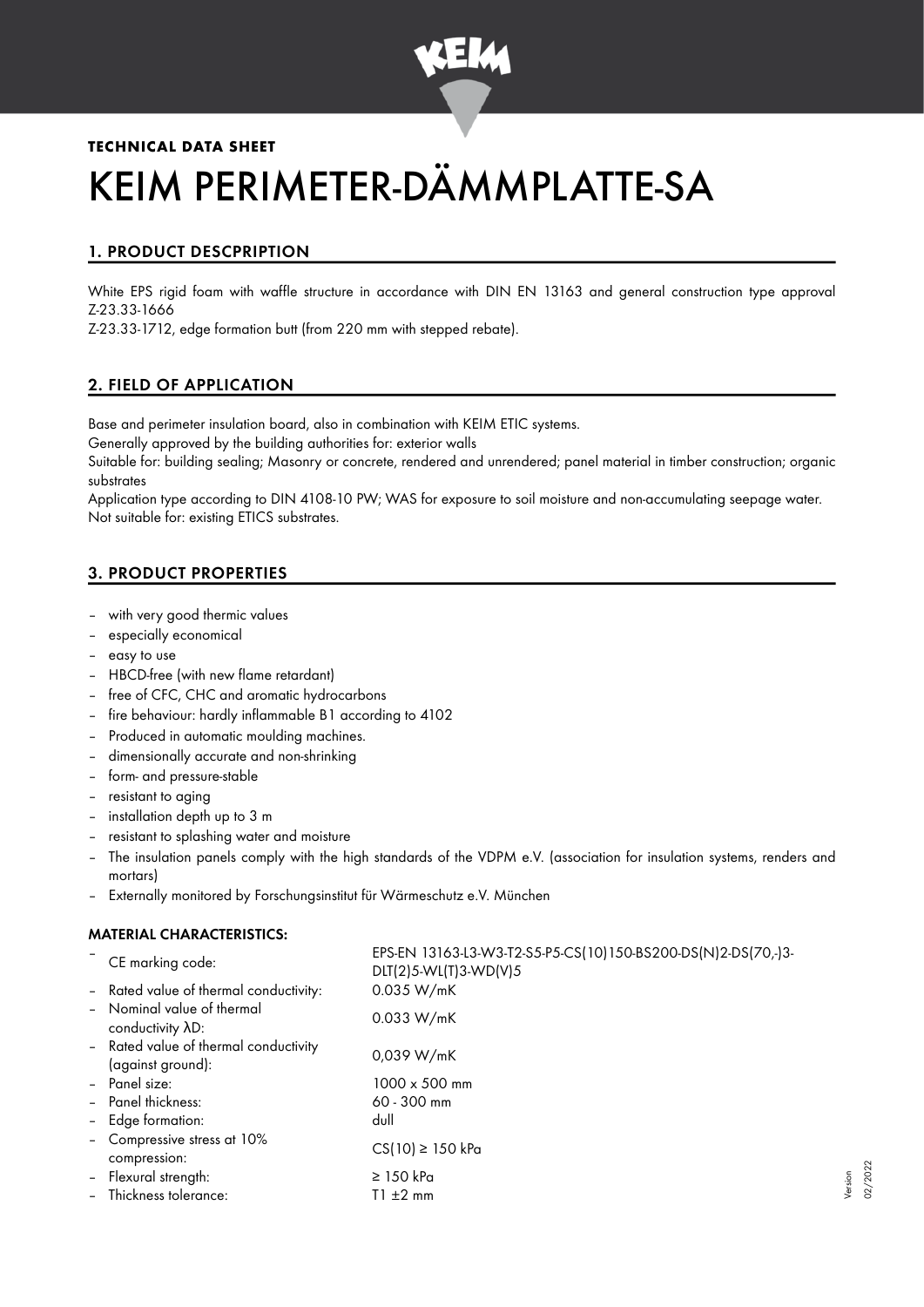## **TECHNICAL DATA SHEET – KEIM PERIMETER-DÄMMPLATTE-SA**

| - Width tolerance:  | $W1 \pm 3$ mm                    |
|---------------------|----------------------------------|
| - Length tolerance: | $\lfloor \frac{1}{2} \rfloor$ mm |
| - Squareness:       | $S1 \pm 5$ mm/m                  |
| - Planarity:        | $P4 = 5$ mm                      |
| - Colour shade:     | white                            |
|                     |                                  |

## 4. APPLICATION INSTRUCTIONS

#### SUBSTRATE PREPARATION:

The substrate must be strong, dry, clean, sound and free from adhesion-reducing residues. The permanent compatibility of any existing coatings with the adhesive mortar must be examined by an expert. Building sealing in accordance with DIN 18531 to DIN 18535 shall be provided. Adhesion tests must be carried out on cold self-adhesive plastic sealing membranes using suitable adhesives. The panel must not be used in the area of pressing water and in the capillary fringe of groundwater.

#### APPLICATION CONDITIONS:

Ambient and substrate temperature during application and drying from ≥ 5 °C to ≤ 30 °C. Do not apply in direct sunlight or on sun-heated substrates. Protect surfaces from direct sun, wind and rain during and after application.

#### APPLICATION:

Cut to size with insulation knife or hot wire cutter.

#### GLUING:

Apply the system-specific adhesive mortar to the insulation panels using the clod method with 6 adhesive clods, so that an adhesion of min. 40 % is ensured. In the base area, the insulation panels are to be adhered using the bead-dot method. General instruction with regard to gluing: Do not apply adhesive to the panel joints. Do not create an insulation panel joint over a joint in the substrate underneath.

#### DOWELING:

Check the adhesion of the insulation panels after at least 3 days. Insulation panels that are not bonded or damaged must be replaced. In the base area, the perimeter and base insulation panels can additionally be mechanically fastened with ETICS fasteners approved by the building authorities. The minimum number of fasteners is 4 fasteners  $/m<sup>2</sup>$ . In the area of the vertical structural sealing (up to 150 mm above ground level), the insulation panels must not be dowelled.

#### REINFORCEMENT:

Extensive reinforcement of the perimeter insulation panels below ground level should be avoided as far as possible. A slight integration of the facade reinforcement in the area in contact with the ground is permissible. The application of the top coat render ends at the transition to the ground level. Thickness of the reinforcement layer should be min. 3 -15 mm. In areas in contact with the ground, KEIM Indulastic-P is applied as moisture protection on mineral reinforcing mortars and renders. Above ground level, KEIM Indulastic-P is applied as a 50 mm wide bead to the top coat render. KEIM Indulastic-P can be painted over with the exterior paints that are part of the system. Below ground level, a dimpled foil or a suitable non-woven fabric is used on to protect against damage.

| Panel size<br>[mm]   | <b>Panel thickness</b><br>$[mm] % \includegraphics[width=0.9\columnwidth]{figures/fig_0a.pdf} \includegraphics[width=0.9\columnwidth]{figures/fig_0b.pdf} \includegraphics[width=0.9\columnwidth]{figures/fig_0b.pdf} \includegraphics[width=0.9\columnwidth]{figures/fig_0b.pdf} \includegraphics[width=0.9\columnwidth]{figures/fig_0b.pdf} \includegraphics[width=0.9\columnwidth]{figures/fig_0b.pdf} \includegraphics[width=0.9\columnwidth]{figures/fig_0b.pdf} \includegraphics[width=0.9\columnwidth]{figures/fig_0b.pdf} \includegraphics[width=0.9\columnwidth]{figures/fig_0b.pdf} \includegraphics[width=0.9\columnwidth]{figures/fig_0b.pdf} \includegraphics[width=$ | edge | Rated value thermal<br>conductivity [W/mK] | $m2$ per<br>bundle |
|----------------------|------------------------------------------------------------------------------------------------------------------------------------------------------------------------------------------------------------------------------------------------------------------------------------------------------------------------------------------------------------------------------------------------------------------------------------------------------------------------------------------------------------------------------------------------------------------------------------------------------------------------------------------------------------------------------------|------|--------------------------------------------|--------------------|
| $1000 \times$<br>500 | 40                                                                                                                                                                                                                                                                                                                                                                                                                                                                                                                                                                                                                                                                                 | dull | 0,035                                      | 6.0                |
| $1000 \times$<br>500 | 50                                                                                                                                                                                                                                                                                                                                                                                                                                                                                                                                                                                                                                                                                 | dull | 0,035                                      | 4.5                |
| $1000 \times$<br>500 | 60                                                                                                                                                                                                                                                                                                                                                                                                                                                                                                                                                                                                                                                                                 | dull | 0,035                                      | 4.0                |

## 5. PACKAGING / TECHNICAL DATA

Version 02/2022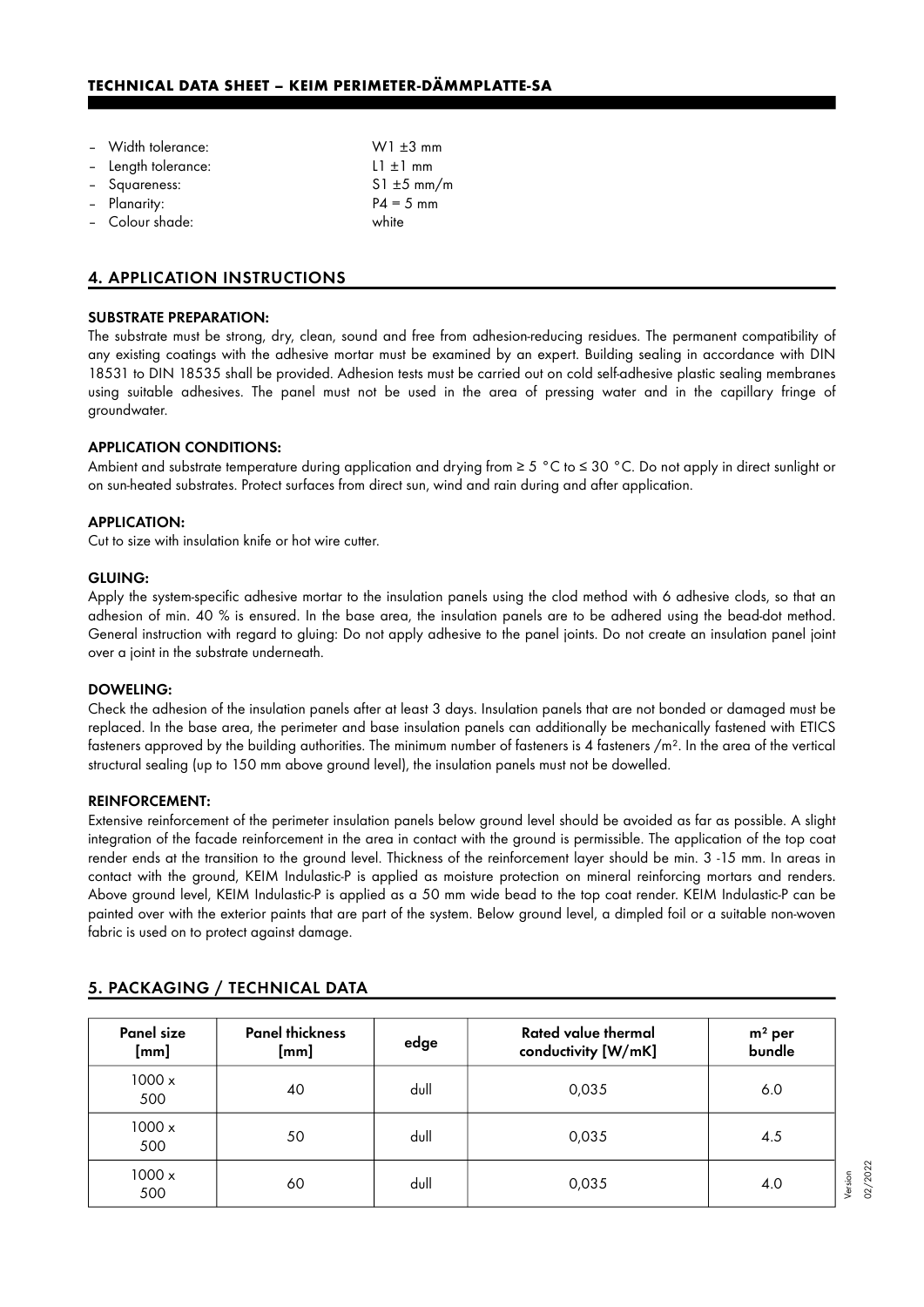# **TECHNICAL DATA SHEET – KEIM PERIMETER-DÄMMPLATTE-SA**

| <b>Panel size</b><br>[mm] | <b>Panel thickness</b><br>[mm] | edge   | <b>Rated value thermal</b><br>conductivity [W/mK] | $m2$ per<br>bundle |
|---------------------------|--------------------------------|--------|---------------------------------------------------|--------------------|
| 1000x<br>500              | 70-80                          | dull   | 0,035                                             | 3.0                |
| 1000x<br>500              | 100-120                        | dull   | 0,035                                             | 2.0                |
| 1000x<br>500              | 140-160                        | dull   | 0,035                                             | 1.5                |
| 1000x<br>500              | 180-200                        | dull   | 0,035                                             | 1.0                |
| 1000 x<br>500             | 220*                           | rabbet | 0,035                                             | 1.0                |
| 1000 x<br>500             | $240*$                         | rabbet | 0,035                                             | 1.0                |
| 1000x<br>500              | 260*                           | rabbet | 0,035                                             | 1.0                |
| 1000 x<br>500             | 280*                           | rabbet | 0,035                                             | 1.0                |
| 1000 x<br>500             | $300*$                         | rabbet | 0,035                                             | 1.0                |

## PACKAGING / TECHNICAL DATA ADDITIONAL INFORMATION:

\* Delivery time on request

## 6. STORAGE

| max. storage time       | <b>Storage conditions</b>                  |
|-------------------------|--------------------------------------------|
| no maximum storage time | drv<br>protected from heat and direct sun. |

### STORAGE INFORMATION:

Transport packaging is not sufficient weather protection.

## 7. DISPOSAL

EC WASTE CODE: Waste code: 17 06 04

## 8. SAFETY INSTRUCTIONS

no particular indications